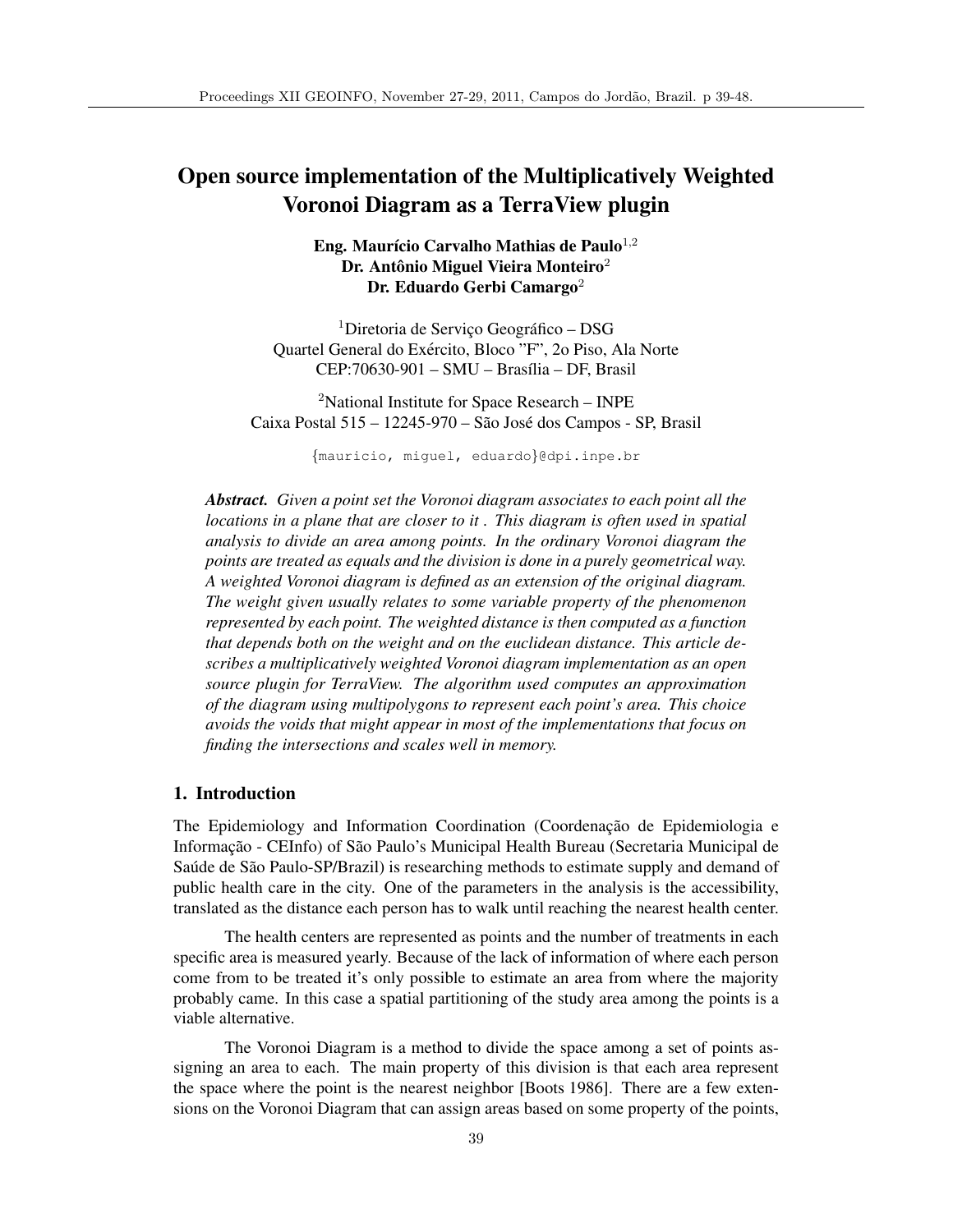thus providing a way to distinguish each point by their representativeness. One of these extensions is the Multiplicatively Weighted Voronoi Diagram.

The Multiplicatively Weighted Voronoi Diagrams have been used to evaluate student allocation in educational centers [Karimi et al. 2009], logistic district attribution [Novaes et al. 2009] and computation of dominance area of health centers [Rezende et al. 2000]. The later suggests that the diagram can be used in problems similar to the estimation that CEInfo is researching.

This article first presents the theory behind Multiplicatively Weighted Voronoi Diagrams and the improvements over the Ordinary Diagram (Section 3). In Section 4 the algorithm, user interface and data structure chosen are presented. In Section 5 some preliminary results are presented suggesting its application in geographic analysis.

## 2. Related work

The Ordinary Voronoi Diagram has some well known algorithms that most implementations are based on. The main algorithms are the incremental insertion, divide and conquer, plane-sweep construction and embedding in a three dimensional space [Aurenhammer 1991]. Many of these implementations are available in open source libraries.

The Multiplicatively Weighted Voronoi Diagram is not necessarily convex nor continuous [Gahegan and Lee 2000]. This makes most of the popular algorithms used to build the Ordinary Voronoi to be impractical for the weighted Voronoi. Some researchers used grid approximation to build the weighted regions [Dong 2008], usually reaching slow results when compared to the Ordinary Voronoi vector-based algorithms. Some approaches uses the bisector defined by two points and finds every possible arc intersection and then reconstructs the diagram evaluating which ones are dominance area's boundaries [Lee and Gahegan 2002]. The optimal algorithm was designed using an spherical inversion in the three dimensional space [Aurenhammer and Edelsbrunner 1984].

As this paper is written, there are many open source libraries with Ordinary Voronoi Diagram implementations, but there is none for the Multiplicatively Weighted Voronoi Diagram. *CGAL* (Computational Geometry Algorithms Library) has an open source implementation of the Additively Weighted Voronoi Diagrams [Karavelas and Yvinec 2002] but as the diagram works with parabolas instead of circles, the data structures and algorithms are not reusable. Some algorithms and implementations are available to compute gridded approximations of the algorithm [Ohyama 2011] but this limits the applications when analyzing geographic vector data.

TerraView (An open source geographic information system application based on TerraLib [Camara et al. 2008]) has an Ordinary Voronoi implementation. This article de- ˆ scribes a vector-based Multiplicatively Weighted Voronoi implementation that is based on the incremental construction algorithm. To solve the problem of the circular arcs that are used in the diagram two approaches are suggested, one for compatibility with polygon implementations and one that extends the concept of polygons using the CurvePolygon data type [Stolze 2003].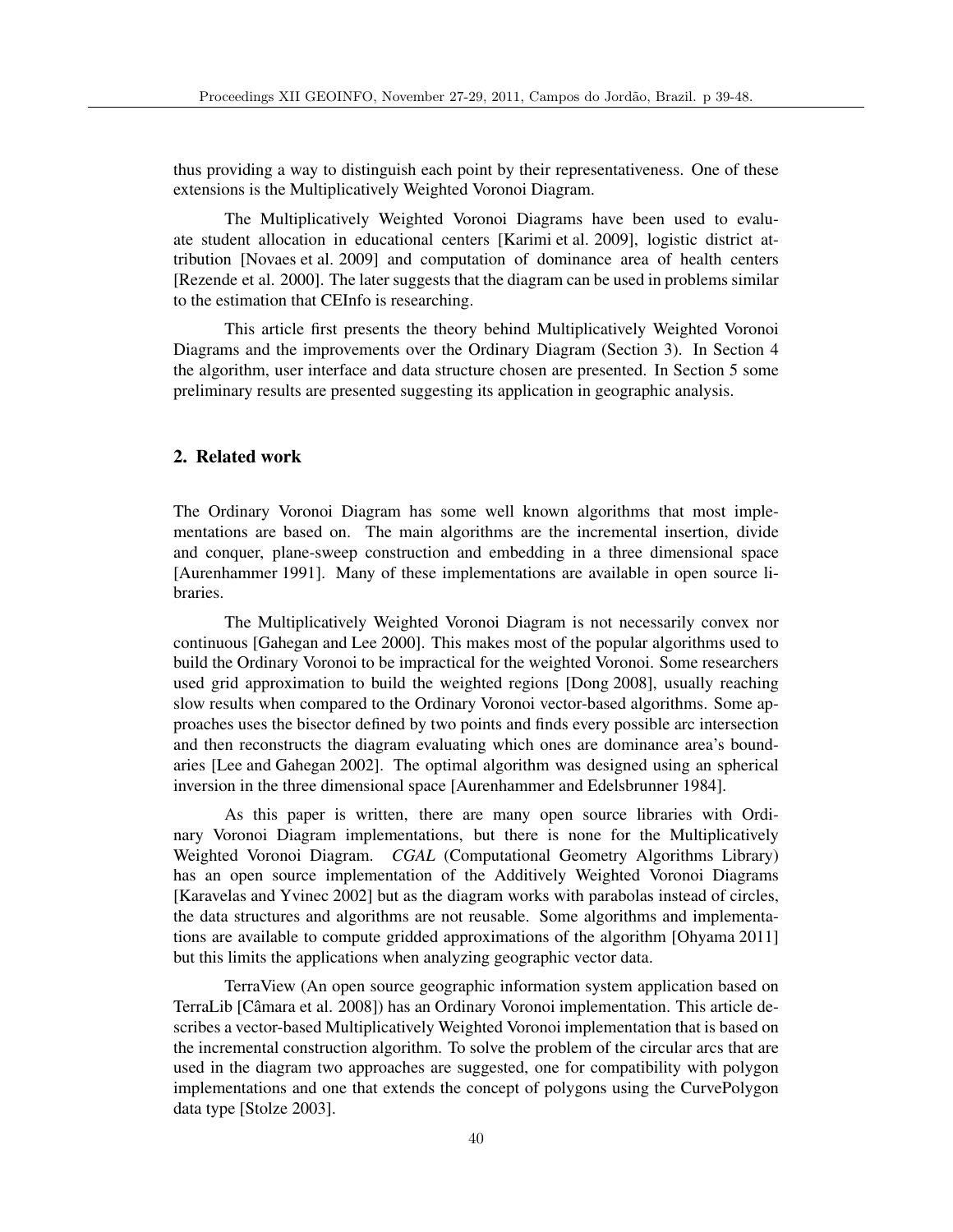#### 3. Weighted Voronoi Diagrams

#### 3.1. Ordinary Voronoi Diagram

Given a set of generator points  $S = \{p_1, p_2, ..., p_n\}$ , the Voronoi diagram built from the set represents the regions of the plane where each point is closer than all of the others in the set, as formalized in the Equation 1 [Boots 1986]. Therefore, the diagram assigns to each point an area where it is the nearest neighbor [Aurenhammer and Klein 2000].

The boundary of each area is defined by finding the equation for  $x$  where the distance to both generator points are equal (Equation 1). Thus the boundary of each dominance area is a line that represents the end of one generator's dominance and the beginning of the other. Figure 1 shows an Ordinary Voronoi diagram example when applied to a given set of generator points.

$$
P_i = x | d(x, p_i) \le d(x, p_j); j \in S, j \ne i
$$
\n<sup>(1)</sup>



**Figure 1. Ordinary Voronoi Diagram and Multiplicatively Weighted Voronoi Diagram**

## 3.2. Multiplicatively Weighted Voronoi Diagram

As an extension, a Weighted Voronoi diagram is defined by analogy, by changing the euclidean distance  $d(x, p_i)$  for the weighted distance  $d_w(x, p_i)$ [Aurenhammer and Edelsbrunner 1984]. Equation 2 shows the definition of the region of dominance  $WP_i$  of a given generator  $p_i$  [Boots 1986]. In geographic applications the weight should be a property of the phenomenon mapped by the point  $p_i$ , which is considered in the spatial partitioning process [Boots 1986].

$$
WP_i = x | d_w(x, p_i) \le d_w(x, p_j); j \in S, j \ne i
$$
\n(2)

Using the distance function as the ratio of the euclidean distance by the generator's weight (Equation 3) a Multiplicatively Weighted Voronoi Diagram is obtained.

$$
d(x, p_i) = \frac{|x - p_i|}{w_i} \tag{3}
$$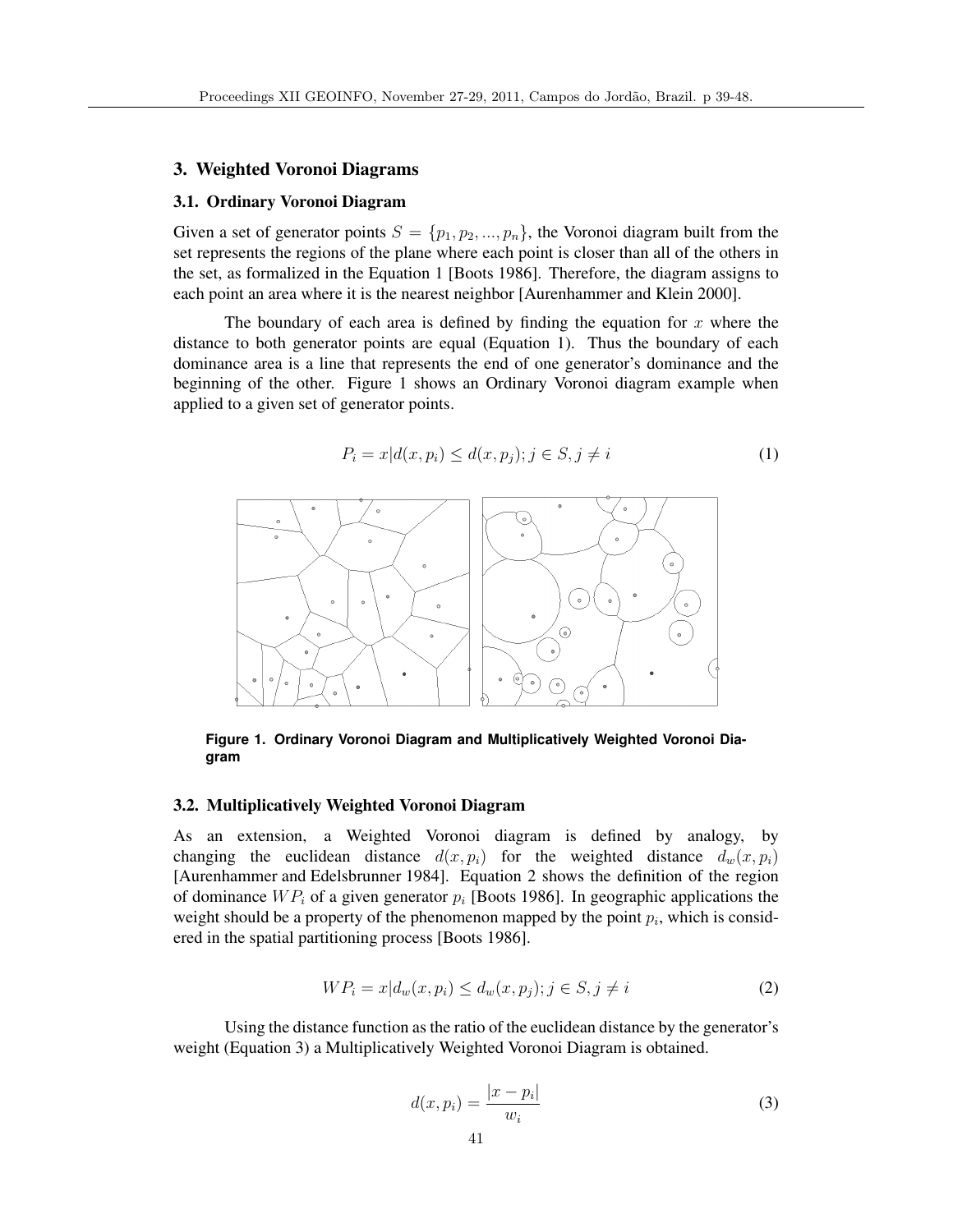As an example, consider the time taken to reach a coordinate  $x$  in a plane. Consider the generator point  $p_i$  as a vehicle with constant speed. The time taken to reach x can be computed as  $\frac{|x-p_i|}{speed}$ . The higher the speed of the vehicle the lower the time distance. This function would then consider a vehicle with distance 100 and speed 10 as nearer than a vehicle with distance 50 and speed 1.

This diagram's dominance areas are bounded by pieces of Apollonius' circles [Aurenhammer and Edelsbrunner 1984]. This is a straight result since the ratio of the distances to the two generator points is constant.

$$
d(x, p_1) = d(x, p_2) \to \frac{|x - p_1|}{|x - p_2|} = \frac{w_1}{w_2} \tag{4}
$$

A simple proof arises from setting  $p_1 = (0,0)$  and  $p_2 = (0, a)$  and  $\frac{w_1}{w_2} = c$ . Equation 5 is a circle's equation. This result was generalized for coordinates in the plane as is used to compute the boundaries of the diagram [Aurenhammer and Edelsbrunner 1984].

$$
\frac{|(x_i, x_j) - (0, 0)|}{|(x_i, x_j) - (0, a)|} = c \to x_i^2 + x_j^2 = c \cdot (x_i^2 + (x_j - a)^2)
$$

$$
(1 - c)x_i^2 + (1 - c)x_j^2 - 2acx_j + ca^2 = 0
$$
(5)

In the example of the vehicles in the plane, the vehicles are the generator points  $p_i$ . The coordinates  $x$  where the distance is equal are the places where two vehicles reach the same place at the same time. Therefore this diagram's dominance areas represent the area where each vehicle is the one that reaches every place faster than any other. This could be called the Quickest Neighbor Diagram and might have applications on search and rescue for emergency situations. This is a simple application where diagram is used as an event modeling technique.

There are also applications where the diagram is used as an area assignment method [Boots 1986]. Due to the fact that the distance's ratio is dimensionless so is the weight's ratio. Thus the weights can be any attribute in any unit. This is particularly useful in geographic applications in which the weights usually represent a non spatial parameter that is rarely in units compatible with the reference system of the point set.

The diagram can be interpreted both as a weighted area assignment, where generator points with bigger weights area assigned to bigger areas, or as a growth model, where the areas grow in different ratios starting from the generator points [Boots 1986]. Figure 1 shows a Multiplicatively Weighted Voronoi Diagram compared to an Ordinary Voronoi Diagram.

#### 4. Implementation

#### 4.1. Interface

The parameters necessary to compute a Multiplicatively Weighted Voronoi Diagram are the coordinates of each point and it's weights. As the project aims to be easy for future researchers, an user interface was created and integrated as a plugin on TerraView. Figure 2 shows the interface designed with *QtDesigner* (a cross-platform tool for designing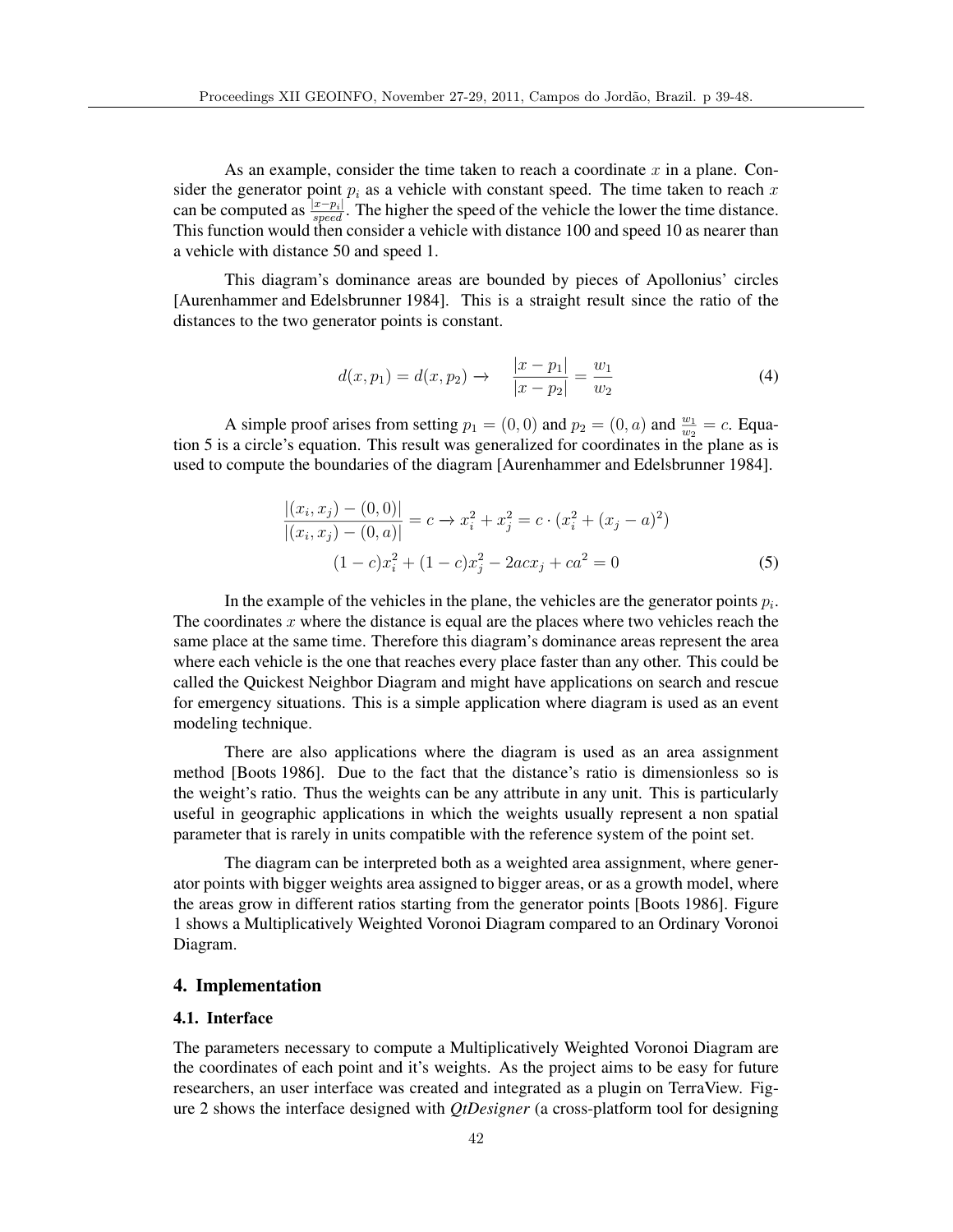graphical user interfaces which is part of the Qt SDK) for this purpose. The code used the library *QT* 3.3.8 [Jasmin and Summerfield 2005] for compatibility with TerraView.

| $\bigcirc$                              | $\overline{\mathbb{Z}}$                            |
|-----------------------------------------|----------------------------------------------------|
| $\boxed{\mathbb{Z}}$                    | Multiplicatively Weighted Voronoi                  |
| Multiplicatively Weighted Voronoi       | $\in$                                              |
| Input Data                              | Options                                            |
| Options                                 | Input Data                                         |
| -Select a Theme                         | -Result                                            |
| ConsultaUrg09<br>$\bullet$              | Generate also the Layer of Lines                   |
| -Choose a name to result Layer<br>teste | rchoose a name to Layer of Lines-                  |
| -Weighting attribute                    | -Use the box of this Layer to delimit the diagram- |
| qtd_aprese                              |                                                    |
| $\overline{\phantom{0}}$                | $\overline{\phantom{a}}$                           |
| Help                                    | Help                                               |
| Ok                                      | Ok                                                 |
| Cancel                                  | Cancel                                             |

**Figure 2. Interface developed for the TerraView's plugin**

The first tab shows the main parameters that the user is required to enter in order to build the diagram. TerraView works tightly coupled with many database engines so the plugin lists the available options of input point layers from the currently used database connection. When the input theme is chosen the plugin lists the available attributes. An output layer name is also required for the polygon layer that is created to store the dominance areas.

## 4.2. Algorithm

Given two generator points  $p_1$  and  $p_2$  and their respective weights  $w_1$  and  $w_2$  the space is divided in two areas. As described in Equation 5, the weighted distance is used to divide the plane using the boundary of an Apollonius Circle. Therefore, one point receives the inner area of the circle and the other one the outer area. Figure 3 shows an example where  $w_1 > w_2$ .



**Figure 3. Dominance areas of**  $P_1$  **and**  $P_2$  **where**  $w_1 > w_2$ 

Without loss of generality, let  $w_1 > w_2$  therefore  $p_1$  dominates  $p_2$  and  $p_1$ 's dominance is the outer area while  $p_2$ 's is the inner area of the circle. The center of the circle that represents the boundary of the dominance areas has center  $c_1$  and the radius  $r_1$  (Equation 6) calculated using the two points' coordinates and weights [Aurenhammer and Edelsbrunner 1984].

$$
\vec{c}_1 = \frac{w_2^2 \cdot \vec{p}_1 - w_1^2 \cdot \vec{p}_2}{w_1^2 - w_2^2} \quad and \quad \vec{r} = \frac{w_1 \cdot w_2 \cdot |\vec{p}_1 - \vec{p}_2|}{w_1^2 - w_2^2} \tag{6}
$$

A Multiplicatively Weighted Voronoi Diagram represents each generator's dominance area. Therefore to compute a single point's dominance every Apollonius circle over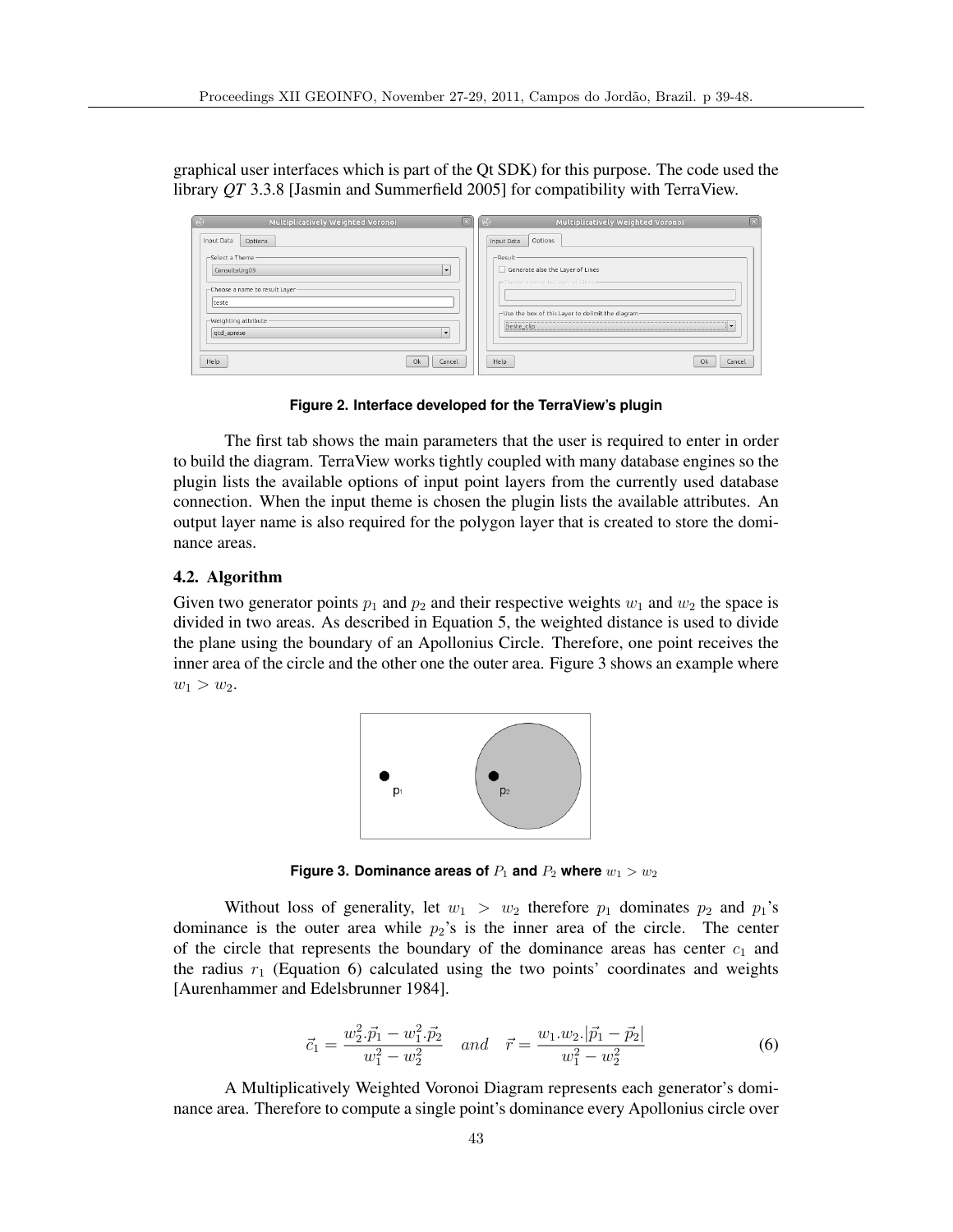each other generator is computed. Figure 4 shows the dominance areas of  $P_1$  over  $P_2$  and  $P_3$ . In this example,  $P_1$  dominates  $P_2$  and is dominated by  $P_3$ . Thus the dominance area of  $P_1$  is the intersection of the two areas, shown in gray.



Figure 4. Intersection of the two dominance areas of the point  $P_1$ 

The implemented code computes each point's dominance by intersecting every Apollonius circle created by combining the point with every other point in the set. Algorithm 1 shows the main steps to find the dominance area of a point  $p[i]$  given the array p that stores every point in the set. It uses a straight forward bisector computation storing each generator point's dominance area.

| <b>Algorithm 1:</b> Compute dominance area of the point point List[i] |  |
|-----------------------------------------------------------------------|--|
| <b>Input:</b> i, pointList, RegionOfInterest                          |  |
| <b>Output:</b> dominance Area (Area of dominance of the point i)      |  |
| dominanceArea=RegionOfInterest;                                       |  |
| for $j$ de $0$ a n do                                                 |  |
| if $i'=j$ then                                                        |  |
| circleIJ=ApolloniusCircle(i,j,pointList);                             |  |
| dominanceArea=Intersection(circleIJ,dominanceArea);                   |  |
|                                                                       |  |

The function *ApolloniusCircle(i,j,pointList)* returns a regular polygon with 360 sides centered on the circle's center and with radius calculated using Equation 6. Thus, the circle is approximated using a polygon before computing the intersections.

The function *Intersection(circleIJ,dominanceArea)* computes polygon intersections, returning a new polygon representing the intersection area. This function's computational time is  $O(a \cdot b)$  where a and b, represents how many vertexes are used in each polygon. This computation is performed by TerraLib's polygon overlay functions.

## 4.3. Complexity

The main iteration, represented by Algorithm 1 is  $O(n^2)$  where *n* is the number of generating points. Each dominance intersection is computed by intersecting two non-convex polygons. The polygon *circleIJ* has 360 sides, so a = 360. The number of edges in a region is bounded by n [Aurenhammer and Edelsbrunner 1984] so the complexity of the method *Intersection(circleIJ,dominanceArea)* is bounded by  $O(n \cdot 360)$ . This method is called  $O(n^2)$  times so the whole computational complexity of the algorithm is bounded by  $360 \cdot O(n^3)$ .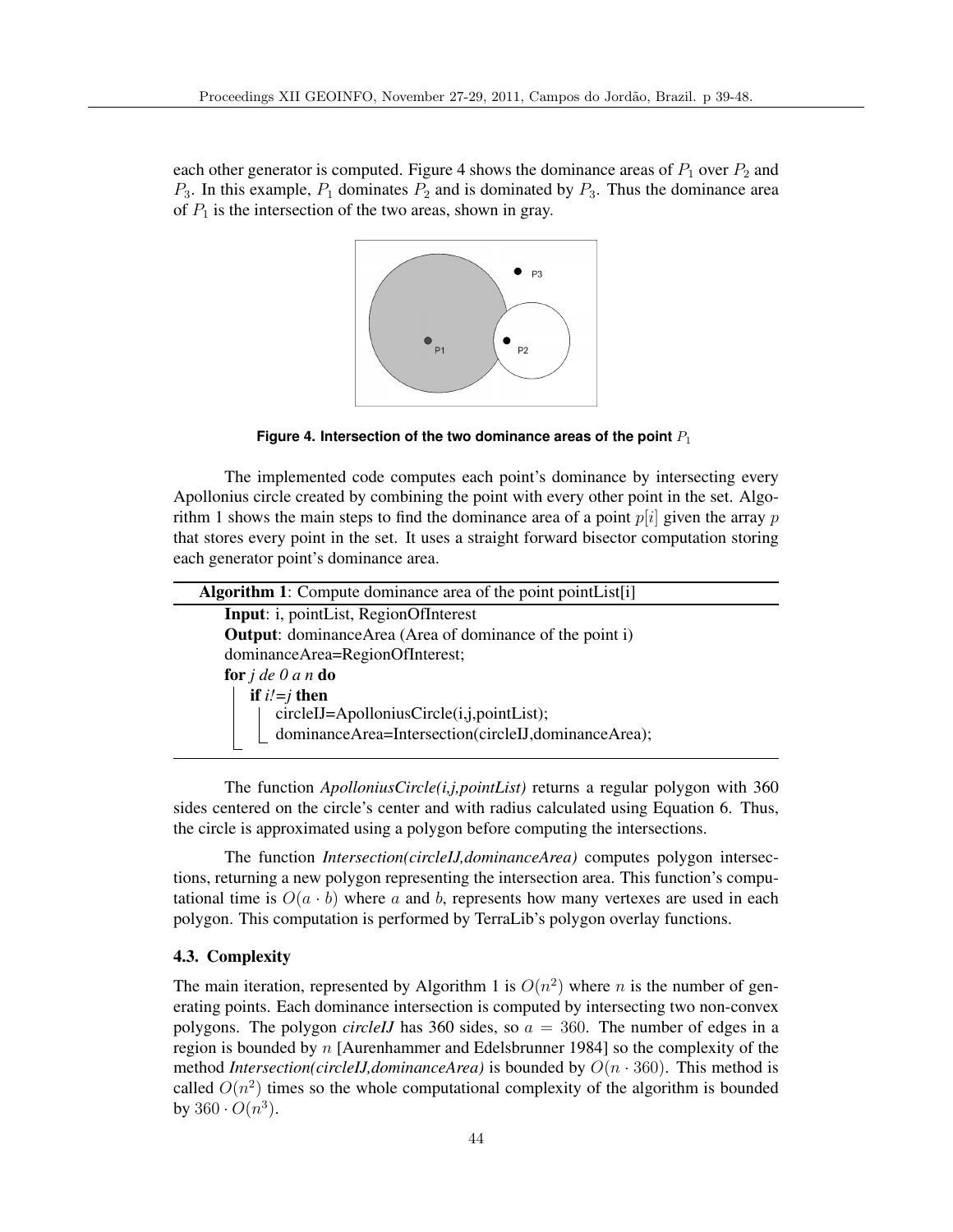For better performance the data structure chosen to represent the dominance areas should be based on circular arcs instead of MultiPolygons. The SQL multimedia standard (ISO/IEC 13249 SQL/MM) aims to standardize the CurvePolygon and MultiSurface geometry types, which represents, respectively, a closed area defined by pieces of circular arcs and a collection of CurvePolygon [Stolze 2003].

Using this kind of data structure the method *Intersection(circleIJ,dominanceArea)* drops it's complexity to  $O(n)$  as it's the computational time of intersecting n pieces of circles with a circle. Therefore the algorithm is bounded by  $O(n^3)$ . This result is better than most approximations that achieved  $O(n^4)$  [Lee and Gahegan 2002] or worse [Dong 2008] but worse than the optimal algorithm [Aurenhammer and Edelsbrunner 1984].

Both by using polygon approximation or CurvePolygon datatype the algorithm scales well in memory. This is a straight result of the iteration process that computes only one dominance area at each iteration. The implementation stores each computed area in the database, so at each step only one dominance area and one circle are in memory. Implementations that compute the intersections first then reconstruct the dominance areas need to store all the intersections in memory during processing time [Gahegan and Lee 2000].

#### 5. Results

Figure 5 shows the result of using the implemented plugin as a tool for geographic spatial partitioning. The polygon that limits the map is São Paulo city's boundary. The points represent the health care institutes in which the number of emergency treatments done in the year of 2009 were measured. The circular arcs are the Multiplicatively Weighted Voronoi area boundaries.



**Figure 5. Weighted Voronoi Diagram of São Paulo's Health Centers** 

In this application the diagram was used as an weighted area assignment tool.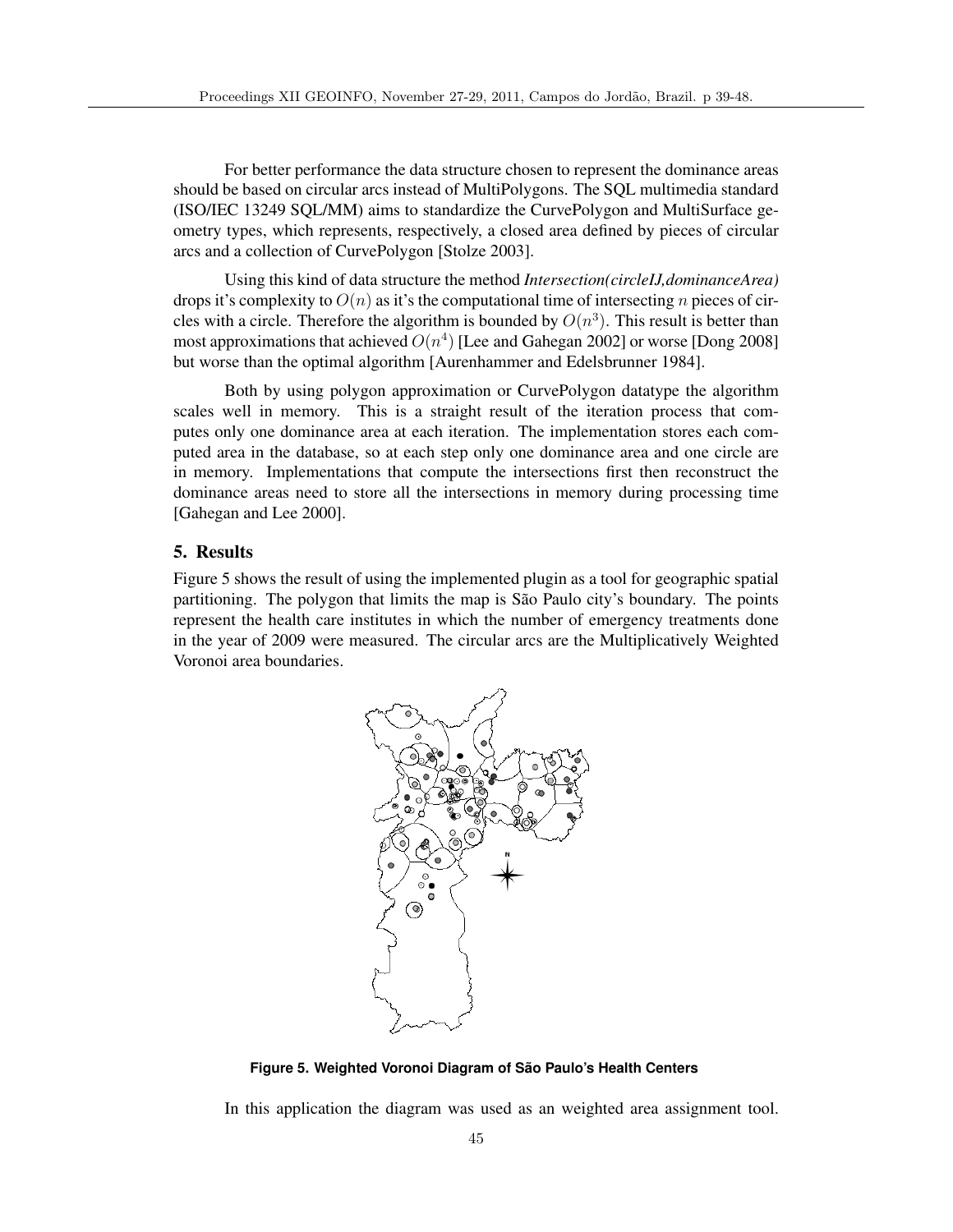Thus health centers that treated more people than it's neighbors were assigned bigger areas. Some areas with much lesser number of treatments received areas so small that they can be seen as with insignificant influence. This happened because there are health centers with 2 treatments per year near other centers with more than 200.000 treatments per year. This is a major improvement from the Ordinary Voronoi in this application since the later would assign areas without any regard to the relevance of each point in the space.

In the southern area of the map there is a district called Grajau that is populated mostly by familys with low income. The health center there was assigned the biggest area in the map since it is responsible for treating more people than any other health care in the city and there is no other health center of the same size near. This is a good example of how a weighted Voronoi area can grow large if the generator point is in fact dominating it's neighbors.

Since the implementation uses an approximation of the circles as polygons instead of the proposed CurvePolygon data type a topology error was created on every intersection. This happens because every point that describes the end of a circular arc in the diagram is the result of the intersection of three circles as shown in Figure 4 [Lee and Gahegan 2002]. When the circles are approximated by polygons, the intersection of the areas is not computed using circular arcs but using lines. Figure 6 shows the spaces that are produced between the areas where there should be an intersection point.



**Figure 6. Approximation error in the intersections**

The percent error (*e*)on the approximation can be found using Equation 7 as shown in Figure 7. Applying this equation to the 360 sides used by default in the implementation, the estimated percent error in the boundary of each area is 0.0001523.

$$
e = \frac{R \cdot (1 - \cos \theta)}{R} \to e = 1 - \cos(\frac{2 \cdot \pi}{360}) \approx 0.0001523
$$
 (7)

## 6. Conclusion

As the algorithm's main effort is to find each point's dominance area in each step, the void areas without dominance found in some previous researches [Aurenhammer and Edelsbrunner 1984] [Rezende et al. 2000] does not happen. From the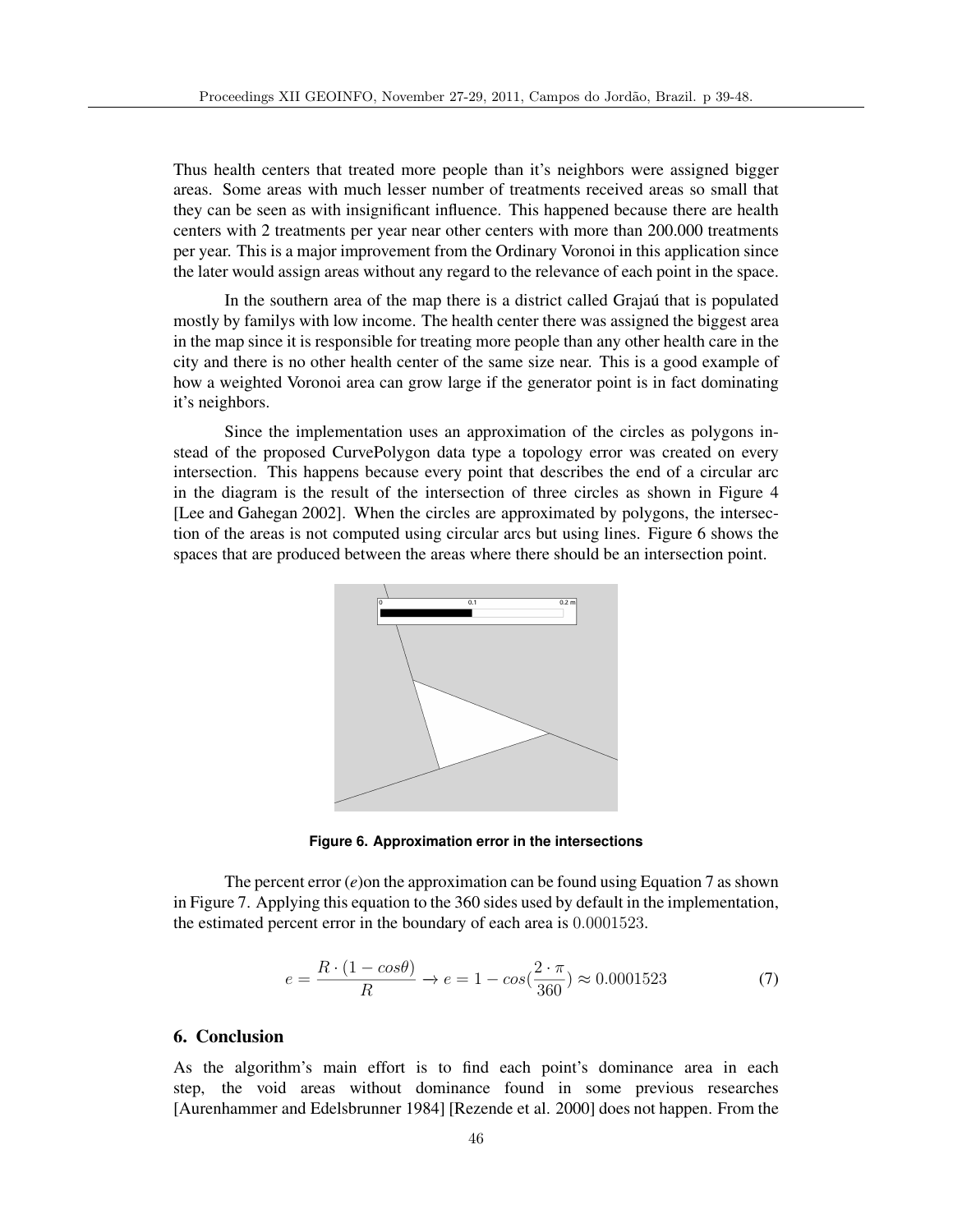

**Figure 7. Circle as 360 side Polygon approximation**

mathematical definition in Equation 2 there should be no area where the inequation is unsolvable. This algorithm builds by brute force the dominance areas, preserving multi part polygons, therefore areas can be discontinuous, but not empty. The application of the diagram in a geographic environment is enhanced by this improvement as empty spaces in the area partitioning are an undesired effect.

The representation of the circles as polygons before intersection brought an unnecessary speed loss. Using geometries based on circle sections would reduce the computational time to find the intersections and give better topology nodes.

The implemented code was compiled both on Windows and Linux environment which allows the tool to be used by many researchers. It's released under GPL license as a TerraView Plugin and is available through the TerraLib repository. This implementation is a proof of concept that is already usefull for many purposes. The next goal in the research is to implement the MultiCurve geometry type as defined by SQL/MM in order to improve both precision and speed.

## Acknowledgments

This work is the result of the final article written for Introduction to Geoprocessing course in order to fulfill the requirements for the master's degree on Remote Sensing assigned by the Brazilian Army on National Institute for Space Research (INPE). The database of health care emergency treatments in São Paulo City were kindly provided by CEInfo for testing purposes.

## References

- Aurenhammer, F. (1991). Voronoi diagrams a survey of a fundamental geometric data structure. *ACM Computing Surveys (CSUR)*, 23(3):345–405.
- Aurenhammer, F. and Edelsbrunner, H. (1984). An optimal algorithm for constructing the weighted Voronoi diagram in the plane. *Pattern Recognition*, 17(2):251–257.
- Aurenhammer, F. and Klein, R. (2000). Handbook of Computational Geometry, chapter Voronoi Diagrams. *Elsevier*, 169:170.
- Boots, B. (1986). *Voronoi (Thiessen) Polygons*, volume 45. Geo Books.